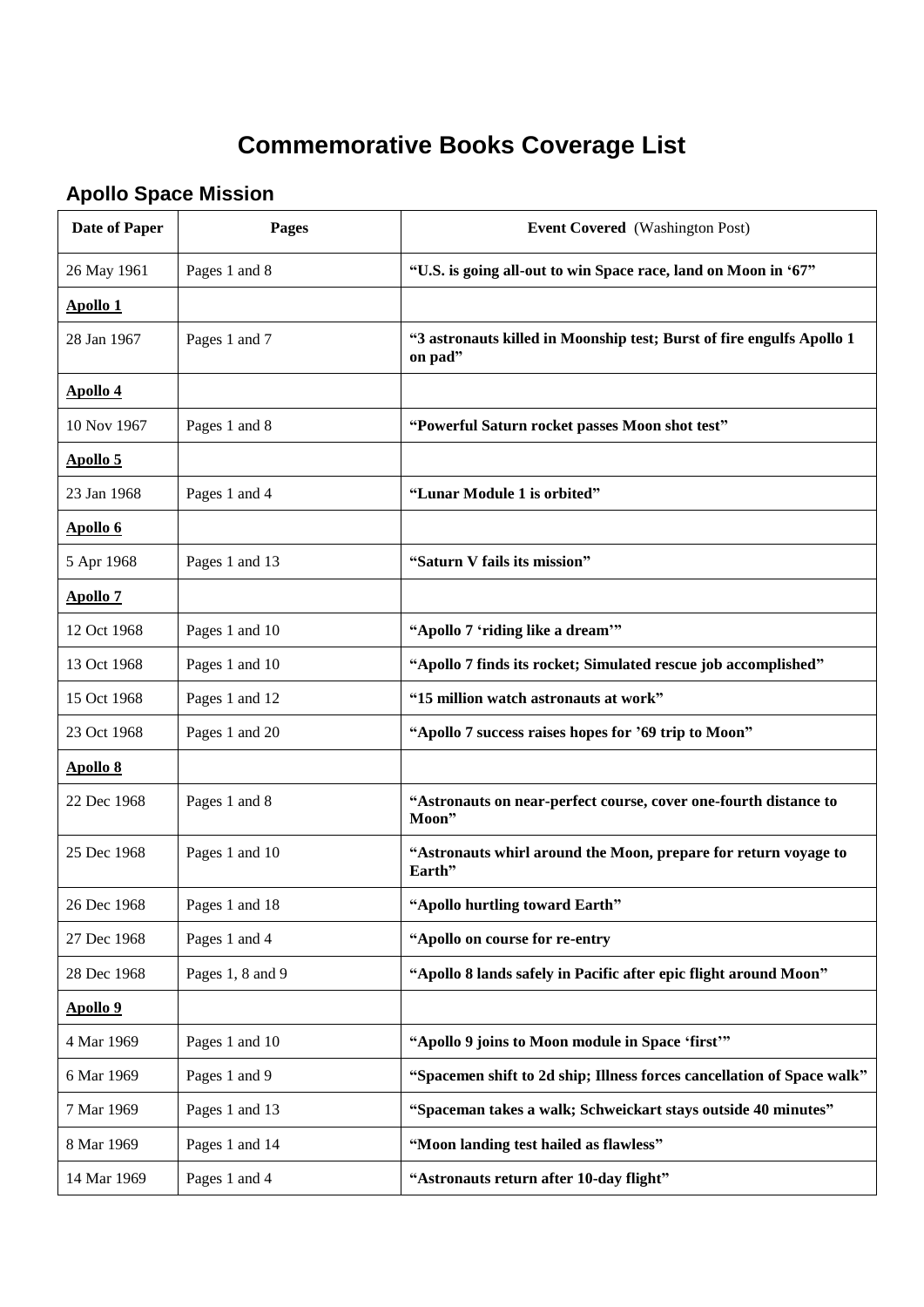| <b>Apollo 10</b> |                                |                                                                                                      |
|------------------|--------------------------------|------------------------------------------------------------------------------------------------------|
| 19 May 1969      | Pages 1, 18 and 19             | "Apollo 10 streaking toward Moon"                                                                    |
| 23 May 1969      | Pages 1 and 11                 | "Lem skims near Moon, rejoins command ship"                                                          |
| 25 May 1969      | Pages 1 and 23                 | "Apollo returning after 'fantastic' view of the Moon"                                                |
| 27 May 1969      | Pages 1 and 10                 | "Apollo 10 lands safely in Pacific"                                                                  |
| 29 May 1969      | Pages 1 and 4                  | "Moon portraits by Apollo 10"                                                                        |
| <b>Apollo 11</b> |                                |                                                                                                      |
| 13 July 1969     | Pages 1 and 4                  | "Lunar countdown - crew, craft ready for epic flight"                                                |
| 15 July 1969     | Pages 1 and 4                  | "We'reready to fly: Final countdown begins for Apollo 11"                                            |
| 16 July 1969     | Pages 1, 7 and 13              | "Astronauts poised for historic lunar voyage"                                                        |
| 17 July 1969     | Pages 1, 7, 8, 9 and 10        | "Moon-bound Apollo on target: 1st phase without mishaps"                                             |
| 18 July 1969     | Pages 1, 12 and 13             | "Astronauts housekeep, refine course to Moon"                                                        |
| 19 July 1969     | Pages 1, 8 and 9               | "Astronauts conduct TV tour of Spacecraft"                                                           |
| 20 July 1969     | Pages 1, 11, 12, 13 and 14     | "Apollo in orbit, set for landing"                                                                   |
| 21 July 1969     | Pages 1, 8, 9 and 11           | "The Eagle has landed' - two men walk on the Moon"<br>'One small step for mangiant leap for mankind' |
| 22 July 1969     | Pages 1, 11, 12, 13, 14 and 16 | "Apollo sets course for home after perfect lunar takeoff"                                            |
| 23 July 1969     | Pages 1 and 14                 | "Astronauts joke as Apollo coasts back to Earth"                                                     |
| 24 July 1969     | Pages 1, 14 and 15             | "Apollo on perfect path to Earth"                                                                    |
| 25 July 1969     | Pages 1, 12, 13, 14 and 15     | "Astronauts return from Moon after 'greatest week in history"                                        |
| 30 July 1969     | Page 3                         | "Movie of Apollo's Moon visit released"                                                              |
| 2 Aug 1969       | Pages 1 and 3                  | "The man from Earth"                                                                                 |
| 3 Aug 1969       | Pages 1, 3 and 4               | "Superb team effort saved Moon landing"                                                              |
| 14 Aug 1969      | Pages 1 and 8                  | "Apollo astronauts hailed by millions"                                                               |
| <b>Apollo 12</b> |                                |                                                                                                      |
| 15 Nov 1969      | Pages 1 and 7                  | "Apollo survives lightning bolt, heads for Moon"                                                     |
| 19 Nov 1969      | Pages 1 and 13                 | "Intrepid landing is 'beautiful' - Moon crew flies right to target"                                  |
| 20 Nov 1969      | Pages 1, 16 and 17             | "Moon explorers check Surveyor"                                                                      |
| 21 Nov 1969      | Pages 1 and 17                 | "Astronauts return safely to 'Clipper'"                                                              |
| 25 Nov 1969      | Pages 1 and 8                  | "Astronauts land safely; Mission hailed by Nixon"                                                    |
| <b>Apollo 13</b> |                                |                                                                                                      |
| 12 Apr 1970      | Pages 1 and 16                 | "Apollo 13 heads for lunar hills"                                                                    |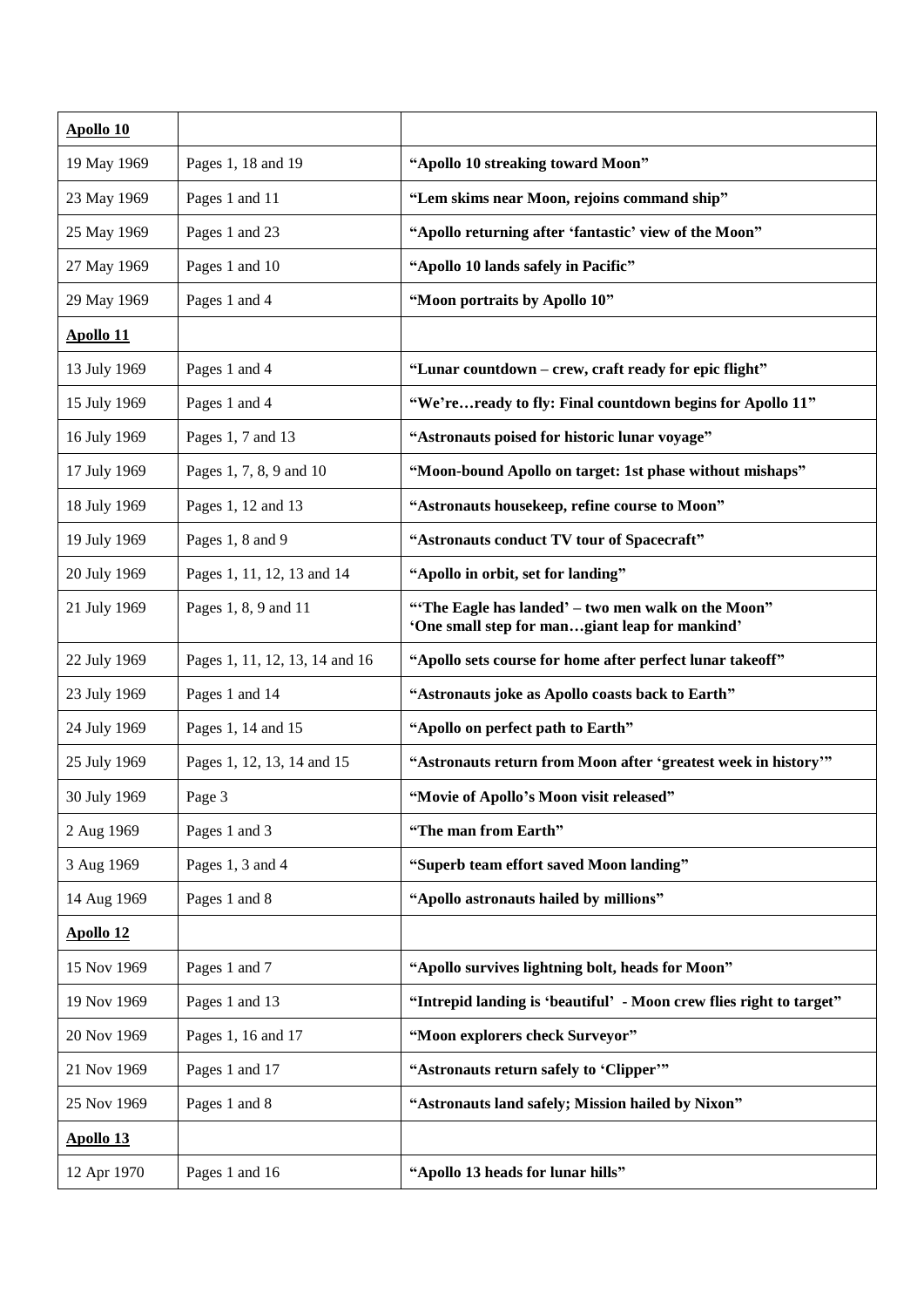| 14 Apr 1970      | Pages 1 and 4      | "Apollo power loss aborts mission; Astronauts attempting return<br>flight"           |
|------------------|--------------------|--------------------------------------------------------------------------------------|
| 15 Apr 1970      | Pages 1 and 12     | "Apollo crew on course for home"                                                     |
| 16 Apr 1970      | Pages 1 and 14     | "Apollo 13 gets back on course"                                                      |
| 17 Apr 1970      | Pages 1 and 21     | "Apollo in good shape for return"                                                    |
| 18 Apr 1970      | Pages 1 and 11     | "Astronauts come home safely"                                                        |
| 19 Apr 1970      | Pages 1 and 18     | "Crisis in Houston: The fight to save Apollo"                                        |
| <b>Apollo 14</b> |                    |                                                                                      |
| 1 Feb 1971       | Pages 1 and 14     | "Apollo crew docks, heads for Moon"                                                  |
| 5 Feb 1971       | Pages 1 and 10     | "Shepard, Mitchell land on Moon; Apollo 14 crew ready to explore<br>Fra Mauro today" |
| 6 Feb 1971       | Pages 1 and 12     | "Crew works 5 hours on Moon"                                                         |
| 7 Feb 1971       | Pages 1 and 16     | "Apollo 14 crew heads for Earth"                                                     |
| 10 Feb 1971      | Pages 1 and 6      | "Apollo 14 lands safely - 'The crew is fine'"                                        |
| <b>Apollo 15</b> |                    |                                                                                      |
| 27 July 1971     | Pages 1 and 12     | "Apollo races to the Moon"                                                           |
| 31 July 1971     | Pages 1 and 13     | "Apollo 15 crew lands on Moon"                                                       |
| 1 Aug 1971       | Pages 1, 14 and 15 | "Scott, Irwin explore Moon in Rover"                                                 |
| 2 Aug 1971       | Pages 1 and 12     | "Moon ride II – a historic day of exploration"                                       |
| 3 Aug 1971       | Pages 1 and 10     | "Astronauts lift off Moon, link again"                                               |
| 6 Aug 1971       | Pages 1 and 8      | "Worden walks in far Space"                                                          |
| 8 Aug 1971       | Pages 1 and 10     | "Apollo 15 lands hard but safely"                                                    |
| <b>Apollo 16</b> |                    |                                                                                      |
| 17 Apr 1962      | Pages 1 and 14     | "Apollo 16 discounts troubles, speeds on toward Moon landing"                        |
| 21 Apr 1972      | Pages 1 and 6      | "Apollo lands after 6-hour delay"                                                    |
| 22 Apr 1972      | Pages 1 and 10     | "A day on the Moon: Joy, pride and 'Oh, rats'"                                       |
| 23 Apr 1972      | Pages 1 and 8      | "Astronauts explore 1,000 feet up mountain"                                          |
| 24 Apr 1972      | Pages 1 and 10     | "Apollo lifts off, ready to return"                                                  |
| 28 Apr 1972      | Pages 1 and 14     | "Apollo lands with priceless cargo"                                                  |
| <b>Apollo 17</b> |                    |                                                                                      |
| 7 Dec 1972       | Pages 1 and 14     | "Last Apollo leaves for Moon"                                                        |
| 12 Dec 1972      | Pages 1 and 8      | "Astronauts land, begin Moon exploration"                                            |